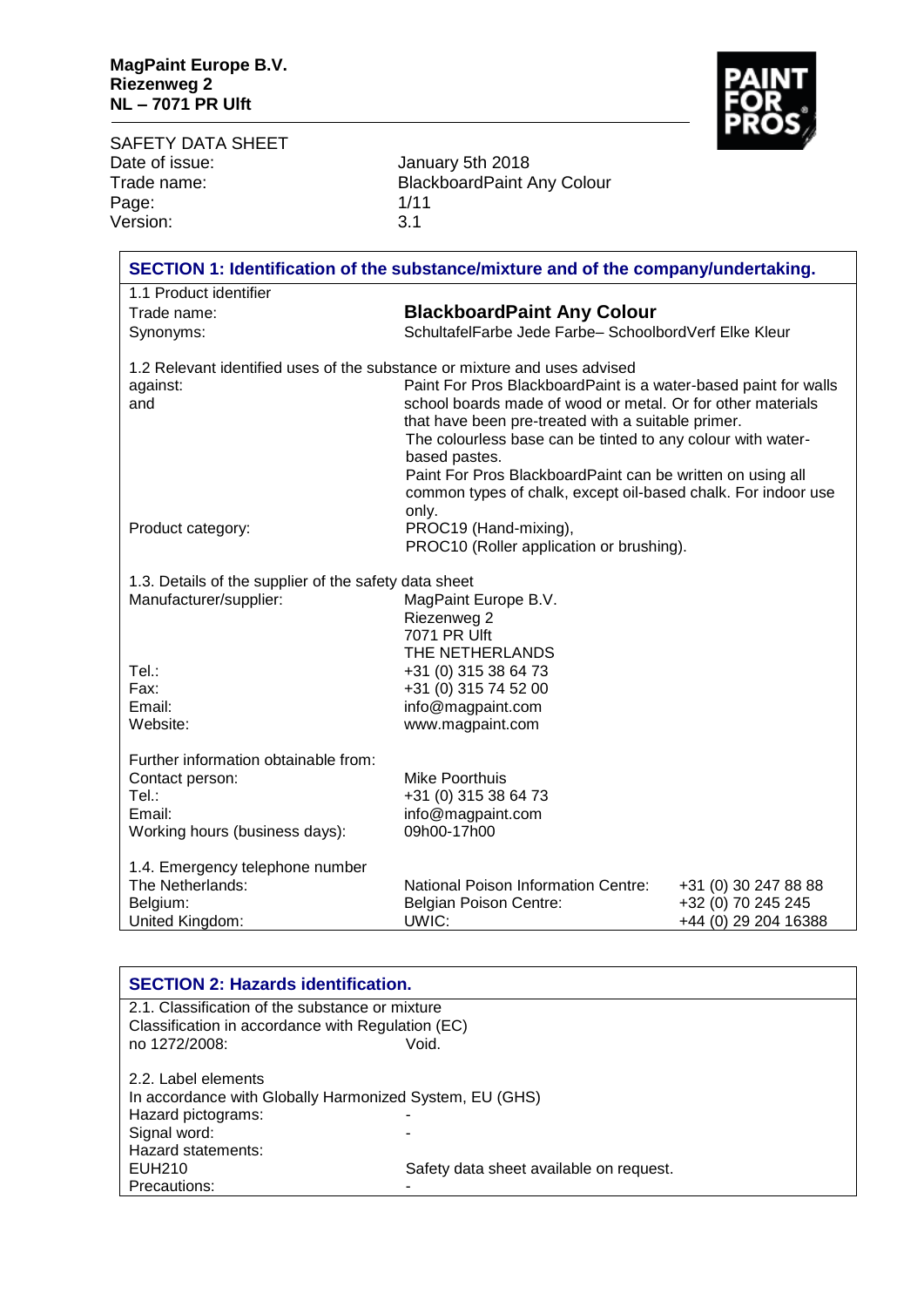

| SAFETY DATA SHEET |                                   |
|-------------------|-----------------------------------|
| Date of issue:    | January 5th 2018                  |
| Trade name:       | <b>BlackboardPaint Any Colour</b> |
| Page:             | 2/11                              |
| Version:          | .3.1                              |
|                   |                                   |

| Hazard-determining components for<br>labelling:          | -          |
|----------------------------------------------------------|------------|
| 2.3. Other hazards                                       | ۰          |
| Results of PBT and vPvB assessment<br><b>PBT</b><br>vPvB | No.<br>No. |

| <b>SECTION 3: Composition/information on ingredients.</b> |                                                                                                       |
|-----------------------------------------------------------|-------------------------------------------------------------------------------------------------------|
| 3.1. Substances                                           |                                                                                                       |
| Not applicable.                                           |                                                                                                       |
| 3.2. Mixtures                                             |                                                                                                       |
| Chemical description:                                     | Preparation comprising the following component(s), water base<br>and (other) unclassified components. |
|                                                           | Mixture of: 5-Chloro-2-Methyl-2H-Isothiazol-3-one and 2-Methyl-2Hisothiazol-3-one (3:1)               |
| CAS#:                                                     | 55965-84-9                                                                                            |
| EC#                                                       | Mixture of: 5- Chloro-2-Methyl-2H-Isothiazol-3-one and 2-                                             |
|                                                           | Methyl-2Hisothiazol-3-one (EC# 220-239-6) (3:1)                                                       |
| $Index#$ :                                                | 613-167-00-5                                                                                          |
| REACH reg.#:                                              |                                                                                                       |
| Content (W/W):                                            | $< 0.0015 \%$                                                                                         |
| Danger, 1272/2008/EC:                                     | Acute Tox. 3; H301, H311, H331 - Skin Corr. 1B; H314 -                                                |
|                                                           | Skin Sens. 1; H317 - Aquatic Acute 1; H400 -                                                          |
|                                                           | Aquatic Chronic 1; H410                                                                               |
| Note:                                                     | Specific classification limits,                                                                       |
|                                                           | - Skin Corr. 1B; H314: $C \ge 0.6$ %;                                                                 |
|                                                           | - Skin Irrit. 2; H315: 0.06 % ≤ C < 0.6 %;                                                            |
|                                                           | - Eye Irrit. 2; H319: 0.06 % $\leq C$ < 0.6 %;                                                        |
|                                                           | - Skin Sens. 1; H317: $C \ge 0.0015$ %.                                                               |
|                                                           |                                                                                                       |
| Full text of H- and EUH-phrase(s): see section 16.        |                                                                                                       |

| <b>SECTION 4: First aid measures.</b>  |                                                                    |
|----------------------------------------|--------------------------------------------------------------------|
| 4.1. Description of first aid measures |                                                                    |
| General information:                   | If in doubt or if symptoms persist, seek medical attention.        |
| Eye contact:                           | Mild irritation. Flush eyes thoroughly with water (for at least 10 |
|                                        | minutes) while holding eyelids open. Then immediately consult      |
|                                        | a physician/ophthalmologist.                                       |
| Skin contact:                          | Remove mechanically, wash with plenty of soap and water,           |
|                                        | liberally apply skin cream to clean skin. Consult a physician in   |
|                                        | case of persistent pain or redness.                                |
| Ingestion:                             | Have person rinse mouth thoroughly with water, and then spit       |
|                                        | out rinse water. Never make an unconscious person drink fluids     |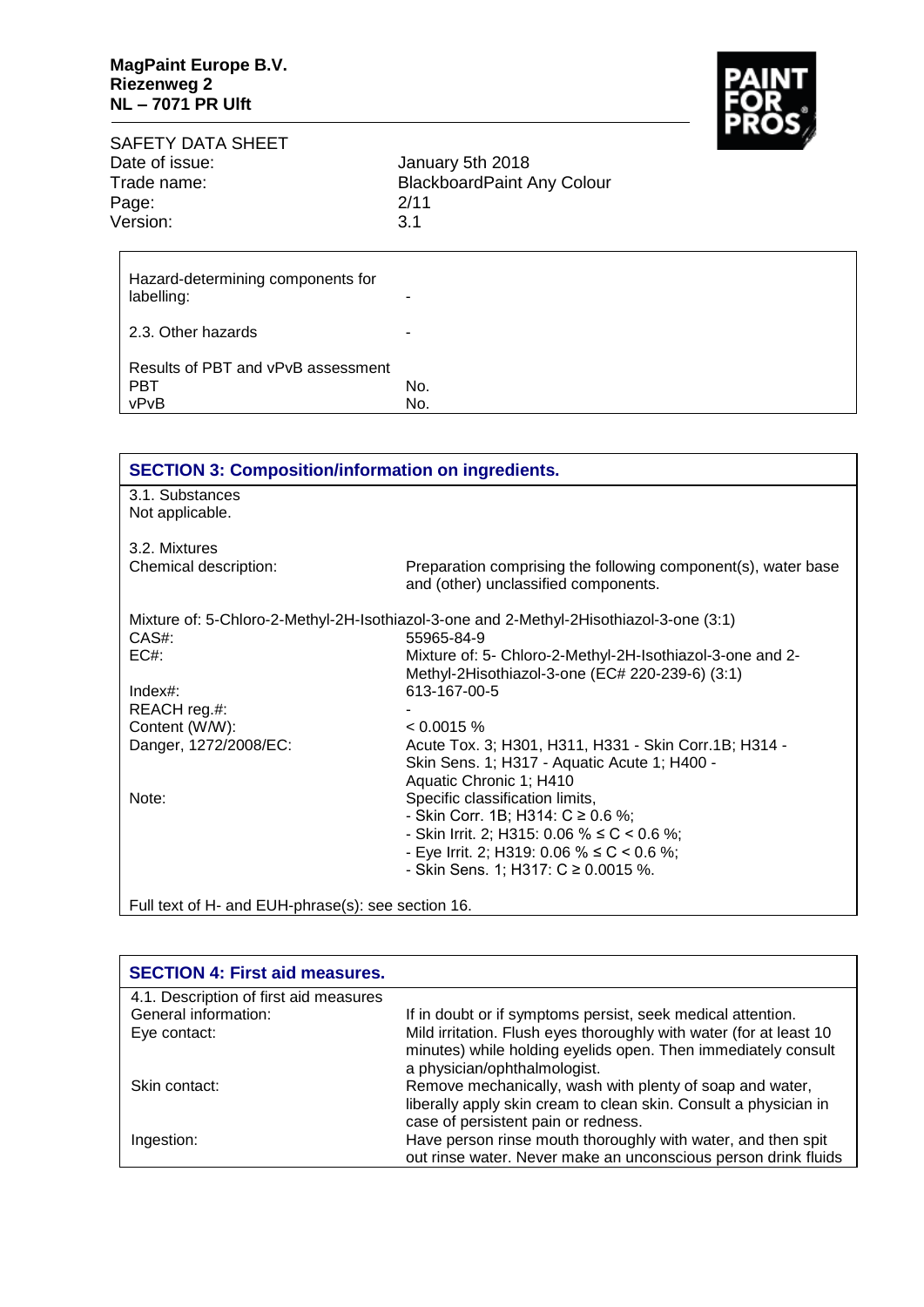

| <b>SAFETY DATA SHEET</b><br>Date of issue:<br>Trade name:<br>Page:<br>Version:  | <u>inyy</u><br>January 5th 2018<br><b>BlackboardPaint Any Colour</b><br>3/11<br>3.1                                                                   |
|---------------------------------------------------------------------------------|-------------------------------------------------------------------------------------------------------------------------------------------------------|
| If aerosol or vapour is inhaled                                                 | because of risk of suffocation. Do NOT induce vomiting. If<br>symptoms develop: Get medical advice/attention                                          |
| in high concentrations:                                                         | Take the person into the fresh air, keep him warm, let him rest.<br>If symptoms occur (e.g. breathing difficulties) medical attention<br>is required. |
| 4.2. Most important symptoms and effects, both acute and delayed<br>Inhalation: | No known significant effects or critical hazards.<br>Sanding dust of reacted material may cause irritation of<br>respiratory tract.                   |
| Skin contact:<br>Eye contact:<br>Ingestion:                                     | By mechanical damage (particles): redness.<br>By mechanical damage (particles): irritation, redness and pain.<br>Irritation.                          |
| Further medical treatment:                                                      | 4.3. Indication of any immediate medical attention and special treatment needed<br>Symptomatic treatment and supportive therapy as prescribed.        |

|                                                            | <b>SECTION 5: Firefighting measures.</b>                                                                                                                                                                                                                                                                                                            |  |
|------------------------------------------------------------|-----------------------------------------------------------------------------------------------------------------------------------------------------------------------------------------------------------------------------------------------------------------------------------------------------------------------------------------------------|--|
| 5.1. Extinguishing media                                   |                                                                                                                                                                                                                                                                                                                                                     |  |
| Suitable extinguishing media:                              | Use CO2, ABC powder. Fight larger fires with water spray.<br>Unsuitable extinguishing media for safety reasons: A direct water jet may be ineffective.                                                                                                                                                                                              |  |
| 5.2. Special hazards arising from the substance or mixture |                                                                                                                                                                                                                                                                                                                                                     |  |
| Special hazards:                                           | Not classified as flammable. In case of fire, hazardous and toxic<br>vapours may be released. Possible decomposition products are:<br>carbon monoxide and carbon dioxide.                                                                                                                                                                           |  |
| 5.3. Advice for fire fighters                              |                                                                                                                                                                                                                                                                                                                                                     |  |
| Protection of fire-fighters:                               | For fire-fighters, mouth and nose protection with independent air<br>supply (breathing apparatus) and full (chemical) protective<br>clothing are mandatory. Use qualified personnel who are well<br>aware of the dangers of this product. Clean the equipment<br>thoroughly after use (shower, clean clothing thoroughly and<br>check suitability). |  |
| Additional information:                                    | If closed containers are exposed to fire, keep cool with water. In<br>a fire or if heated, a pressure increase will occur and the<br>container may burst.                                                                                                                                                                                           |  |

| <b>SECTION 6: Accidental release measures.</b>      |                                                                                                                                                                                                     |
|-----------------------------------------------------|-----------------------------------------------------------------------------------------------------------------------------------------------------------------------------------------------------|
| 6.1. Personal precautions, protective equipment and |                                                                                                                                                                                                     |
| emergency procedures                                | Wear appropriate personal protective equipment, including<br>safety glasses, personal protective clothing and chemical<br>resistant gloves when cleaning up major spillages. Ventilate the<br>area. |
| 6.2. Environmental precautions                      | Prevent product from entering sewers or surface water. If<br>significant quantities are being released in the environment,                                                                          |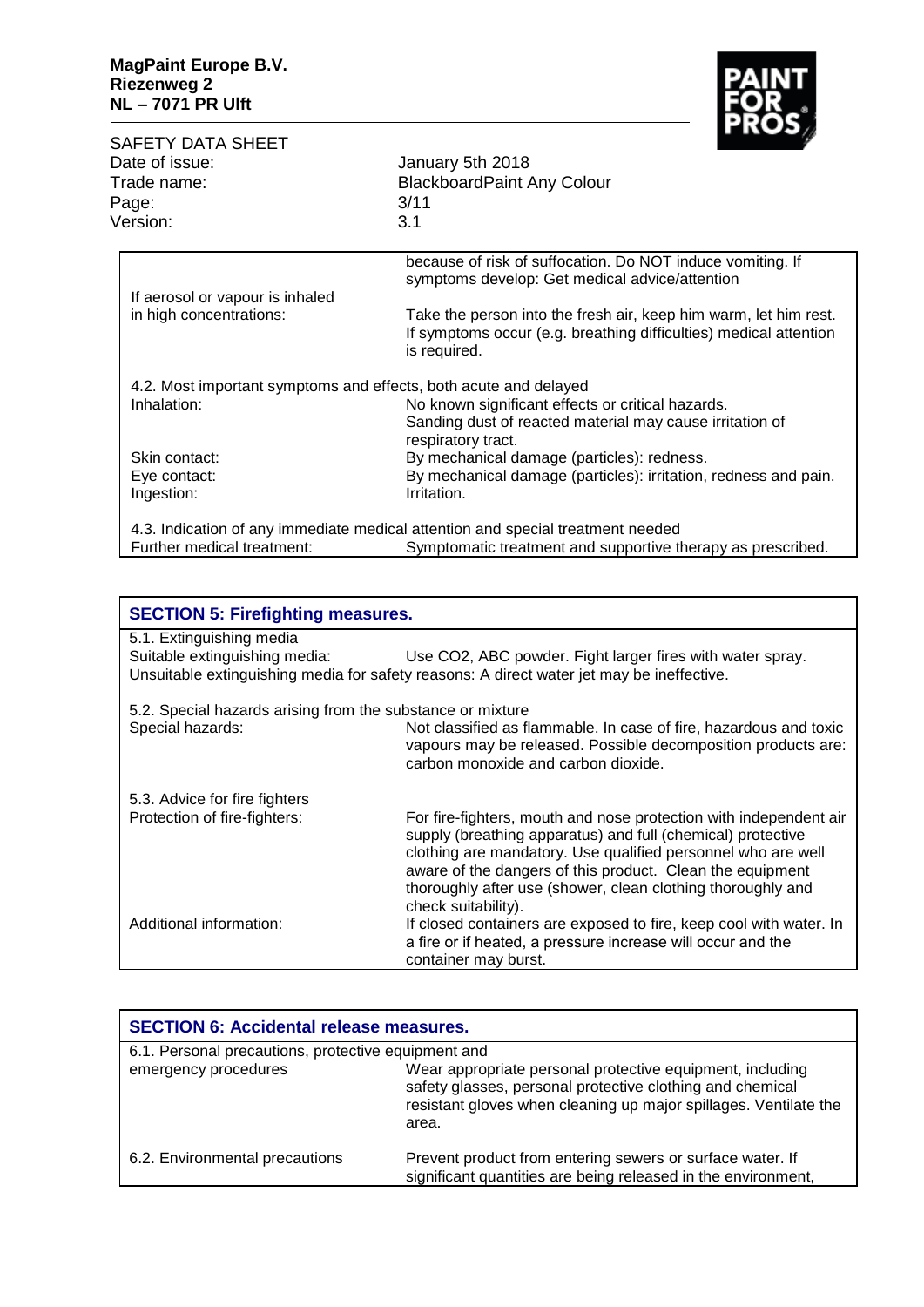

| <b>SAFETY DATA SHEET</b><br>Date of issue:<br>Trade name:<br>Page:<br>Version: | January 5th 2018<br><b>BlackboardPaint Any Colour</b><br>4/11<br>3.1                                                                                                                                                                                                                                       |
|--------------------------------------------------------------------------------|------------------------------------------------------------------------------------------------------------------------------------------------------------------------------------------------------------------------------------------------------------------------------------------------------------|
| 6.3. Methods and material for containment and<br>cleaning up                   | inform the local authorities. Do not allow to enter the soil or<br>subsoil.<br>Contain and collect spillages with non-combustible absorbent<br>materials e.g. sand, earth, vermiculite, diatomaceous earth and<br>place in a suitable container. Wash the spillage area clean with<br>water and detergent. |
| 6.4. Reference to other sections                                               | Information regarding safe handling – see section 7.<br>Information regarding personal protective equipment – see<br>section 8.<br>Information regarding disposal – see section 13.                                                                                                                        |

| <b>SECTION 7: Handling and storage.</b>                                      |                                                                                                                                                                                                                                                                                                  |
|------------------------------------------------------------------------------|--------------------------------------------------------------------------------------------------------------------------------------------------------------------------------------------------------------------------------------------------------------------------------------------------|
| 7.1. Precautions for safe handling                                           |                                                                                                                                                                                                                                                                                                  |
| Handling:                                                                    | When handling observe the usual precautionary measures for<br>chemicals. Do not breathe vapour. Workers should wash hands<br>and face before eating, drinking and smoking. Material contains<br>solid components as filler; mix before use. Do not dilute or mix<br>with other (paint) products. |
| Information about fire - and explosion protection: No specific requirements. |                                                                                                                                                                                                                                                                                                  |
| 7.2. Conditions for safe storage, including any incompatibilities            |                                                                                                                                                                                                                                                                                                  |
| Storage:                                                                     | Keep container tightly closed in a cool, well-ventilated place.<br>Containers which are opened must be carefully resealed and<br>kept upright to prevent leakage. Keep away from direct sunlight<br>Avoid moisture from entering by keeping the containers tightly<br>closed when not in use.    |
|                                                                              | Requirements to be met by storerooms and receptacles: Preferably keep in the original packaging. Keep<br>container tightly closed in a dry and well-ventilated place.<br>Containers which are opened must be carefully resealed and<br>kept upright to prevent leakage.                          |
| Suitable packaging material:                                                 | Original packaging. Closed, coated tin or plastic can.<br>Suitable material for tanks and pipelines: Stainless steel, coated steel, polyethylene.<br>Information about storage in one common storage facility: Keep away from oxidants, strong bases and<br>acids.                               |
|                                                                              | Further information about storage conditions: Recommended storage temperature $1 - 49$ °C. Tightly<br>closed, cool, dry, ventilated.                                                                                                                                                             |
| 7.3. Specific end use(s)                                                     | No further relevant information available.                                                                                                                                                                                                                                                       |

| <b>SECTION 8: Exposure controls/personal protection.</b>  |
|-----------------------------------------------------------|
| 8.1. Control parameters<br>No exposure limit value known. |
| 8.2. Exposure controls                                    |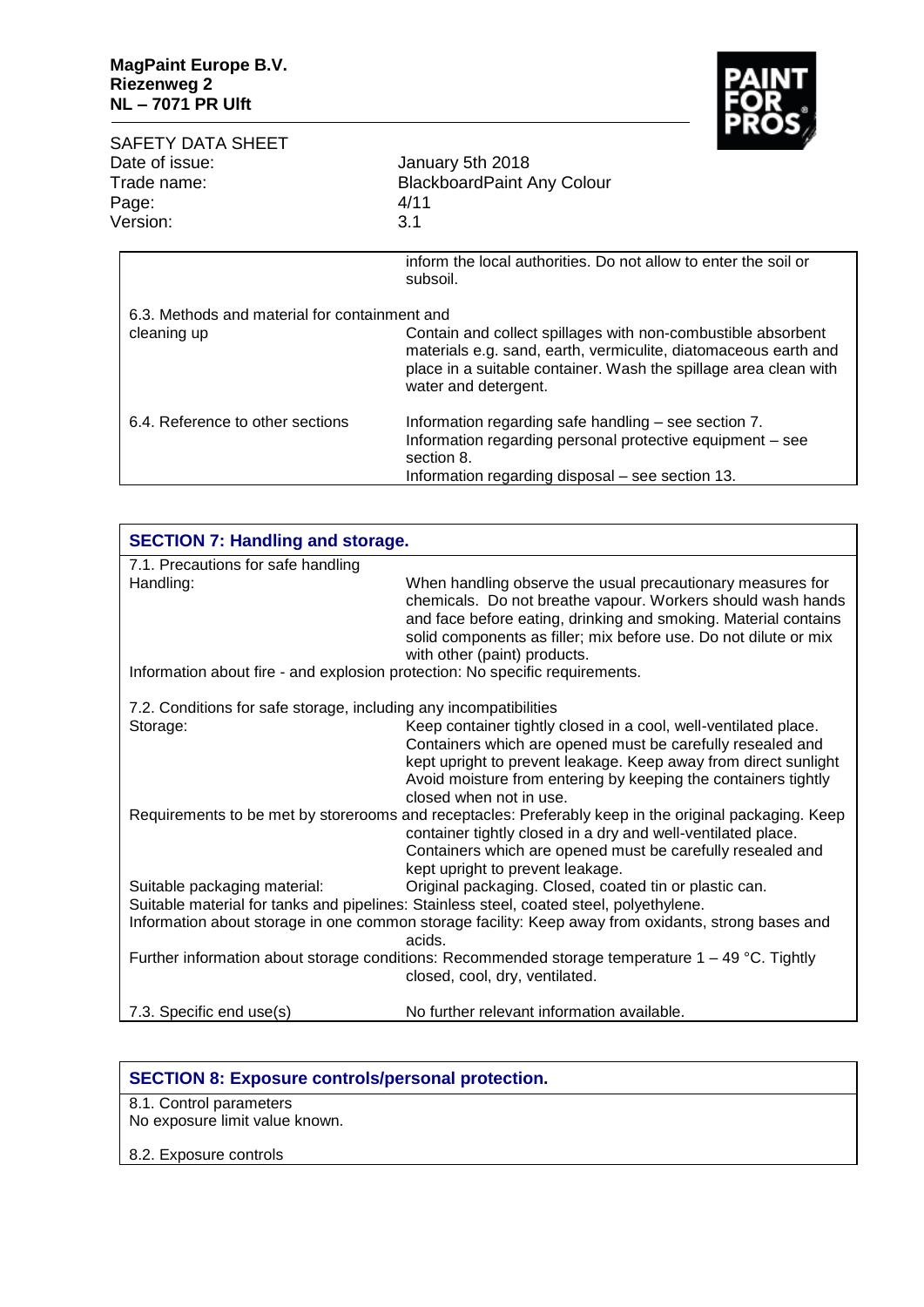## **MagPaint Europe B.V. Riezenweg 2 NL – 7071 PR Ulft**



| SAFETY DATA SHEET              |                                                                                                                                                                                                                                                                                                                                                                                                                            |
|--------------------------------|----------------------------------------------------------------------------------------------------------------------------------------------------------------------------------------------------------------------------------------------------------------------------------------------------------------------------------------------------------------------------------------------------------------------------|
| Date of issue:                 | January 5th 2018                                                                                                                                                                                                                                                                                                                                                                                                           |
| Trade name:                    | <b>BlackboardPaint Any Colour</b>                                                                                                                                                                                                                                                                                                                                                                                          |
| Page:                          | 5/11                                                                                                                                                                                                                                                                                                                                                                                                                       |
| Version:                       | 3.1                                                                                                                                                                                                                                                                                                                                                                                                                        |
| Personal protective equipment: | Do not smoke, eat or drink whilst working. Wear suitable<br>protective clothing (preferably cotton).                                                                                                                                                                                                                                                                                                                       |
| Mouth and nose protection:     | Ventilation, general extraction, local exhaust in case of<br>insufficient ventilation, respiratory protection (e.g. EN149, filter<br>type A).                                                                                                                                                                                                                                                                              |
| Skin and body:                 | Wear appropriate chemical protective clothing (e.g. EN 13034<br>type PB [6], including shoes or boots, single-use protective<br>clothing or thick cotton fabric).<br>Store working clothes separately. Wash hands before breaks<br>and at the end of work.<br>Remove immediately all contaminated clothing. Store working<br>clothes separately. Do not use solvents or thinner.                                           |
| Hands:                         | Wash hands before breaks and at the end of work. Wear<br>protective gloves if skin contact may occur (EN 374). Selection<br>of the glove material on consideration of the penetration times,<br>rates of diffusion and degradation (e.g. nitrile rubber, minimum<br>layer thickness: 0.4 mm, butyl rubber (0.7 mm) or PVC (0.7<br>mm), for breakthrough time > 480 minutes, level 6). Do not rub<br>eyes with dirty hands. |
| Eyes:                          | Safety goggles with side-shields (EN 166). Eye shower.                                                                                                                                                                                                                                                                                                                                                                     |

Environmental exposure controls: Do not disperse product residues into the environment.

| <b>SECTION 9: Physical and chemical properties.</b>        |                                                 |  |
|------------------------------------------------------------|-------------------------------------------------|--|
| 9.1. Information on basic physical and chemical properties |                                                 |  |
| General information                                        |                                                 |  |
| Appearance                                                 |                                                 |  |
| Form:                                                      | Liquid.                                         |  |
| Colour:                                                    | Standard colors.                                |  |
| Odour:                                                     | Slightly irritant.                              |  |
| Odour threshold:                                           | Not determined.                                 |  |
| pH-value:                                                  | $7.9 - 8.1$ .                                   |  |
| Change in condition                                        |                                                 |  |
| Melting point/melting range:                               | Not determined.                                 |  |
| Initial boiling point and boiling range:                   | Not determined.                                 |  |
| Flash Point:                                               | $>100 °C$ .                                     |  |
| Flammability (solid, gas):                                 | Not determined.                                 |  |
| Auto-ignition temperature:                                 | Not determined.                                 |  |
| <b>Explosive limits</b>                                    |                                                 |  |
| Lower:                                                     | Not determined.                                 |  |
| Upper:                                                     | Not determined.                                 |  |
| Vapour pressure:                                           | Not determined.                                 |  |
| Vapour density:                                            | Not determined.                                 |  |
| Relative density:                                          | 1.155 - 1.205 (water = 1), depending on colour. |  |
| Evaporation rate:                                          | Not determined.                                 |  |
| Solubility in/miscibility with water:                      | Freely soluble.                                 |  |
| Partition coefficient (n-octanol/water):                   | Not determined.                                 |  |
| Viscosity                                                  |                                                 |  |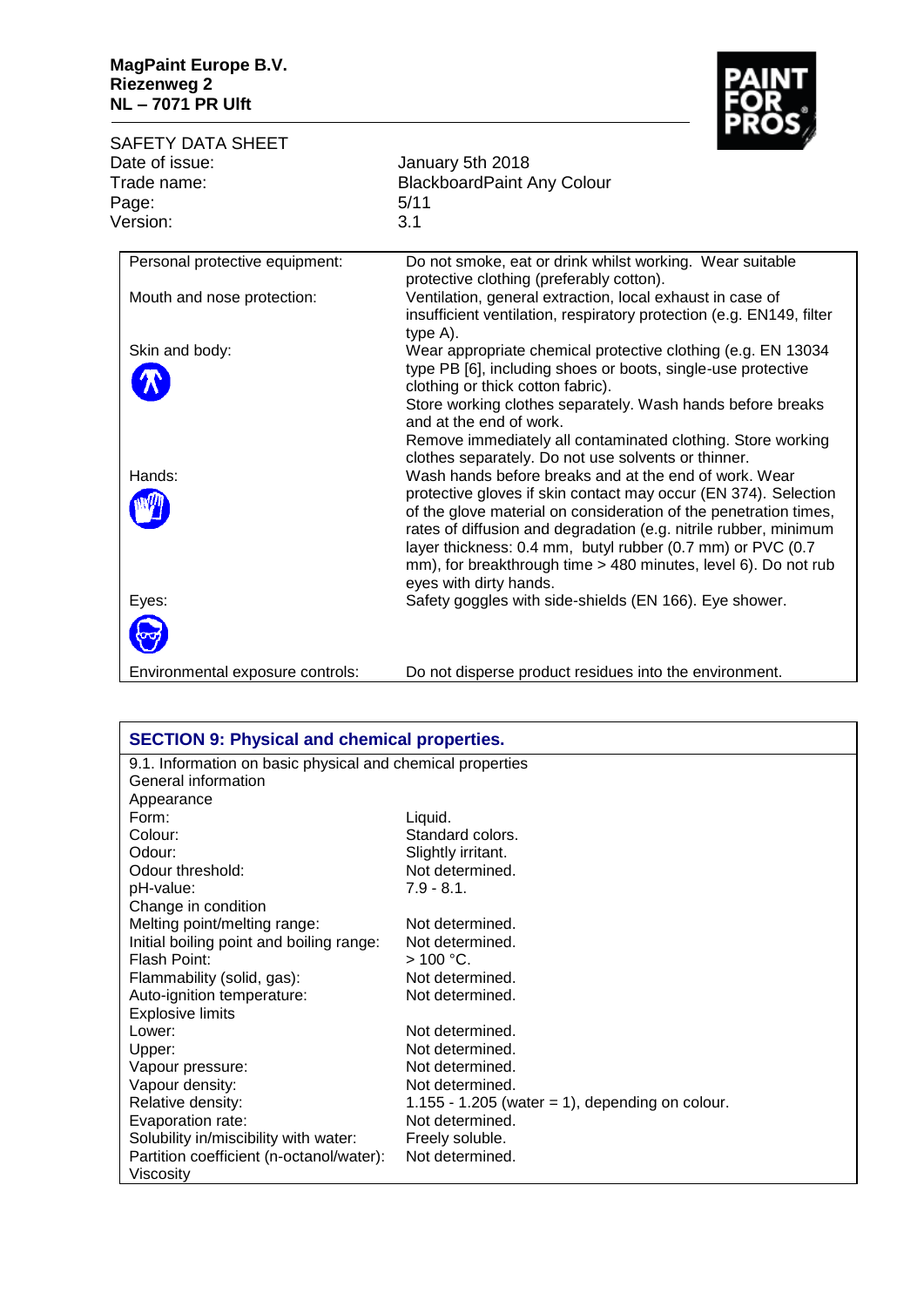

| SAFETY DATA SHEET      |                                                                     |
|------------------------|---------------------------------------------------------------------|
| Date of issue:         | January 5th 2018                                                    |
| Trade name:            | <b>BlackboardPaint Any Colour</b><br>6/11                           |
| Page:                  |                                                                     |
| Version:               | 3.1                                                                 |
| Dynamic:               | Not determined.                                                     |
| Kinematic:             | 90 - 95 KU at 25 °C (Stormer viscometer, ASTM Method D-<br>$562$ ). |
| Explosive properties:  | Not determined.                                                     |
| Oxidising properties:  | Not determined.                                                     |
| 9.2. Other information |                                                                     |
| VOC content:           | No VOC, but about 31 - 35% water.                                   |

| <b>SECTION 10: Stability and reactivity.</b>                               |                                                                                                                                                                                                            |
|----------------------------------------------------------------------------|------------------------------------------------------------------------------------------------------------------------------------------------------------------------------------------------------------|
| 10.1. Reactivity                                                           | No specific data available.                                                                                                                                                                                |
| 10.2. Chemical stability<br>Thermal decomposition/<br>Conditions to avoid: | Stable under normal conditions.                                                                                                                                                                            |
|                                                                            | No specific data available.                                                                                                                                                                                |
| 10.3. Possibility of hazardous reactions No specific data available.       |                                                                                                                                                                                                            |
| 10.4. Conditions to avoid                                                  | Avoid high and low temperatures (loss of quality).                                                                                                                                                         |
| 10.5. Incompatible materials                                               | No specific data available.                                                                                                                                                                                |
| 10.6. Hazardous decomposition<br>products                                  | Unlikely at the recommended storage temperature and under<br>normal conditions of use. In case of combustion: formation of<br>toxic and corrosive gases/vapours: carbon monoxide, carbon<br>dioxide, fume. |

| Acute toxicity from the components.                          |                                                                                                    |
|--------------------------------------------------------------|----------------------------------------------------------------------------------------------------|
| LD/LC50 values relevant for classification:                  |                                                                                                    |
|                                                              |                                                                                                    |
| Mixture of: 5-Chloro-2-methyl-isothiazol-3-one and 2-Methyl- |                                                                                                    |
| 2Hisothiazol-3-one (3:1)                                     |                                                                                                    |
|                                                              |                                                                                                    |
| LD50                                                         | $> 5,000$ mg/kg (rat)                                                                              |
| LC50(4 h)                                                    | 0.33 mg/m <sup>3</sup> (rat)                                                                       |
| LD50                                                         | $> 5,000$ mg/kg (rabbit)                                                                           |
|                                                              |                                                                                                    |
|                                                              | The following health hazard assessment is based on an assessment of the various ingredients in the |
|                                                              |                                                                                                    |

| Primary irritant effect. |                                                                 |
|--------------------------|-----------------------------------------------------------------|
| Effects on the eyes:     | By mechanical damage (particles): irritation, redness and pain. |
| Effects on the skin:     | Not irritating.                                                 |
|                          |                                                                 |
| Chronic effects:         | Not classified.                                                 |
| Germ cell mutagenicity:  | Not classified.                                                 |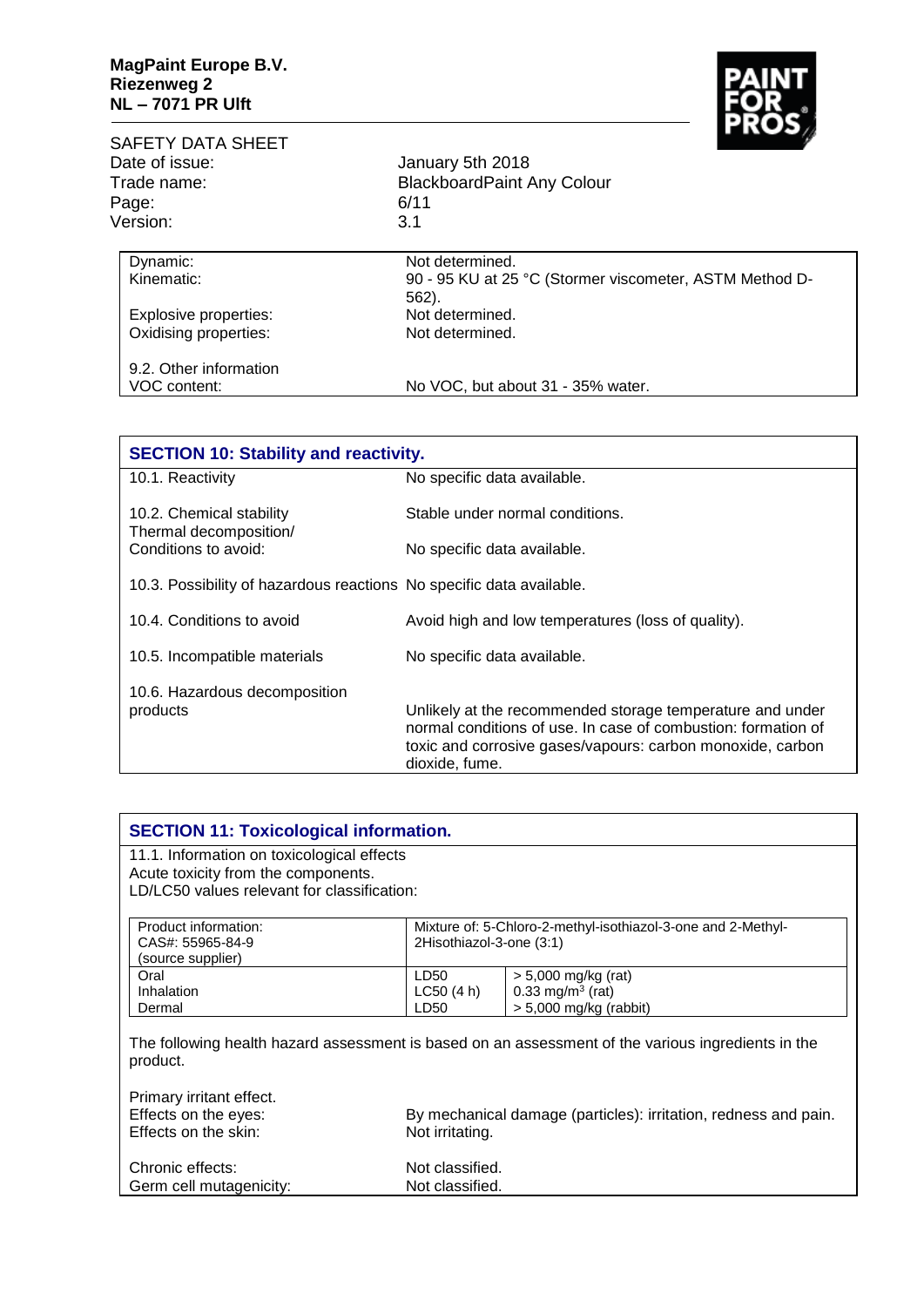

| SAFETY DATA SHEET |                                   |
|-------------------|-----------------------------------|
| Date of issue:    | January 5th 2018                  |
| Trade name:       | <b>BlackboardPaint Any Colour</b> |
| Page:             | 7/11                              |
| Version:          | 3.1                               |
| Reproductive and  |                                   |

| developmental toxicity:                                     | Not classified.                            |  |
|-------------------------------------------------------------|--------------------------------------------|--|
| Sensitisation:                                              | Not classified.                            |  |
| CMR effects (carcinogenicity, mutagenicity and toxicity for |                                            |  |
| reproduction):                                              | Not classified.                            |  |
| Other information:                                          | No further relevant information available. |  |

| <b>SECTION 12: Ecological information.</b>                                                                       |                                                                                                                                                             |  |
|------------------------------------------------------------------------------------------------------------------|-------------------------------------------------------------------------------------------------------------------------------------------------------------|--|
| 12.1. Toxicity                                                                                                   |                                                                                                                                                             |  |
| Ecotoxicity from the components.                                                                                 |                                                                                                                                                             |  |
| Aquatic toxicity:                                                                                                |                                                                                                                                                             |  |
| Product information:                                                                                             |                                                                                                                                                             |  |
| CAS#: 55965-84-9                                                                                                 | Mixture of: 5-Chloro-2-methyl-isothiazol-3-one and 2-Methyl-<br>2Hisothiazol-3-one (3:1)                                                                    |  |
| (source supplier)                                                                                                |                                                                                                                                                             |  |
| Fish                                                                                                             | LC50 (96 h)<br>> 0.19 mg/l (oncorhynchus mykiss)                                                                                                            |  |
| Water flea                                                                                                       | 0.16 mg/l (daphnia magna, OECD 202)<br>EL50 (48 h)                                                                                                          |  |
| Algae                                                                                                            | ErC50 (72 h)<br>0.27 mg/l (selenastrum capricornutum)                                                                                                       |  |
| The following ecological risk assessment is based on an assessment of the<br>various ingredients in the product. |                                                                                                                                                             |  |
| 12.2. Persistence and degradability                                                                              | Contains inorganic components.                                                                                                                              |  |
| 12.3. Bioaccumulative potential                                                                                  | Significant accumulation in organisms is not to be expected.                                                                                                |  |
| 12.4. Mobility in soil                                                                                           | The product is (partially) soluble in water.                                                                                                                |  |
| Further ecological information.<br>General information:                                                          | Water hazard class 2 (German regulation) (Self-assessment):<br>hazardous to water. Do not discharge into groundwater, surface<br>water or sewage system.    |  |
| 12.5. Results of PBT and<br>vPvB assessment                                                                      | The product does not meet all of the assessment criteria for<br>persistence, bioaccumulation and toxicity and hence is not<br>considered to be PBT or vPvB. |  |
| 12.6. Other adverse effects                                                                                      | Not dangerous for the ozone layer.                                                                                                                          |  |

| <b>SECTION 13: Disposal considerations.</b> |                                                                                                                                                                                                                                                                                                                                                                                                                                              |
|---------------------------------------------|----------------------------------------------------------------------------------------------------------------------------------------------------------------------------------------------------------------------------------------------------------------------------------------------------------------------------------------------------------------------------------------------------------------------------------------------|
| 13.1. Waste treatment methods               |                                                                                                                                                                                                                                                                                                                                                                                                                                              |
| Product waste:                              | May be brought to a supervised incineration plant in compliance<br>with local regulations. The generation of waste should be<br>avoided or minimised wherever possible. If this is not possible,<br>destroy in an approved incineration facility, where flue gases<br>and other toxic combustion products are washed and<br>neutralised. Waste, even small quantities, should never be<br>poured down drains of discharged in surface water. |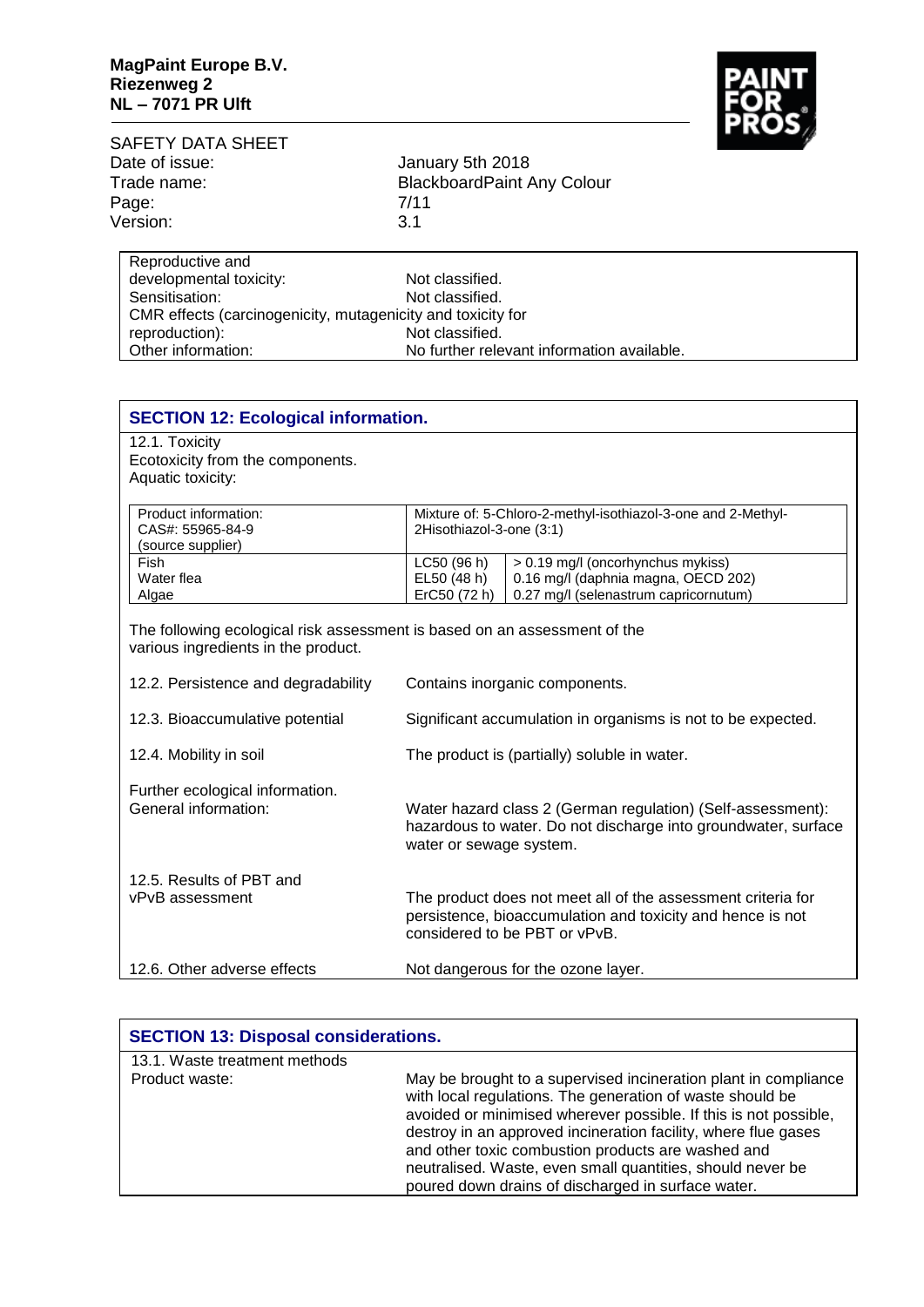

| SAFETY DATA SHEET<br>Date of issue:<br>Trade name:<br>Page:<br>Version: | г лоэ,<br>January 5th 2018<br><b>BlackboardPaint Any Colour</b><br>8/11<br>3.1                                                                                                                                                                                                                                                                                                                                                                                                                                                                                        |
|-------------------------------------------------------------------------|-----------------------------------------------------------------------------------------------------------------------------------------------------------------------------------------------------------------------------------------------------------------------------------------------------------------------------------------------------------------------------------------------------------------------------------------------------------------------------------------------------------------------------------------------------------------------|
| Eural code for waste:                                                   | 08 01 12. WASTES FROM THE MANUFACTURE,<br>FORMULATION, SUPPLY AND USE (MFSU) OF COATINGS<br>(PAINTS, VARNISHES AND VITREOUS ENAMELS),<br>ADHESIVES, SEALANTS AND PRINTING INKS, wastes from<br>MFSU of adhesives and sealants (including waterproofing<br>products), wastes from adhesives and sealants containing<br>organic solvents or other dangerous substances. Classified as<br>hazardous waste.<br>Depending on branch of industry and production process, also<br>other EURAL codes may be applicable.<br>Hazardous waste according to Directive 2008/98/EC. |
| Uncleaned packaging.                                                    |                                                                                                                                                                                                                                                                                                                                                                                                                                                                                                                                                                       |
| Recommendation:                                                         | Disposal must be made according to official regulations. Empty<br>the packaging with care. Do not contaminate soil, water or<br>environment with the waste container. Comply with local<br>regulations with regard to the recovery or disposal of waste.                                                                                                                                                                                                                                                                                                              |
| Eural code for packaging:                                               | 20 01 27*, MUNICIPAL WASTES AND SIMILAR<br>COMMERCIAL, INDUSTRIAL AND INSTITUTIONAL WASTES<br>INCLUDING SEPARATELY COLLECTED FRACTIONS, paints,<br>inks, adhesives and resins containing dangerous substances.<br>Classified as hazardous waste.                                                                                                                                                                                                                                                                                                                      |

| <b>SECTION 14: Transport information.</b> |                                                              |
|-------------------------------------------|--------------------------------------------------------------|
| Land transport ADR/RID (cross-border).    |                                                              |
| ADR/GGVSEB class:                         |                                                              |
| Hazard identification number:             |                                                              |
| UN number:                                |                                                              |
| Packing group:                            |                                                              |
| Label:                                    |                                                              |
| Special marking:                          |                                                              |
| UN proper shipping name:                  |                                                              |
| Tunnel restriction code:                  |                                                              |
| Note:                                     | Not a dangerous good according to the transport regulations. |
|                                           |                                                              |
| Inland shipping ADN/ADR.                  |                                                              |
| ADN/R-class:                              |                                                              |
| UN number:                                |                                                              |
| Environmental hazards:                    |                                                              |
|                                           |                                                              |
| Maritime transport IMDG.                  |                                                              |
| IMDG-class:                               |                                                              |
| UN number:                                |                                                              |
| Label:                                    |                                                              |
| Packing group:                            |                                                              |
| Maximum quantity:                         |                                                              |
| EMS number:                               |                                                              |
| Stowage and segregation:                  |                                                              |
| Marine pollutant:                         |                                                              |
| Proper shipping name:                     |                                                              |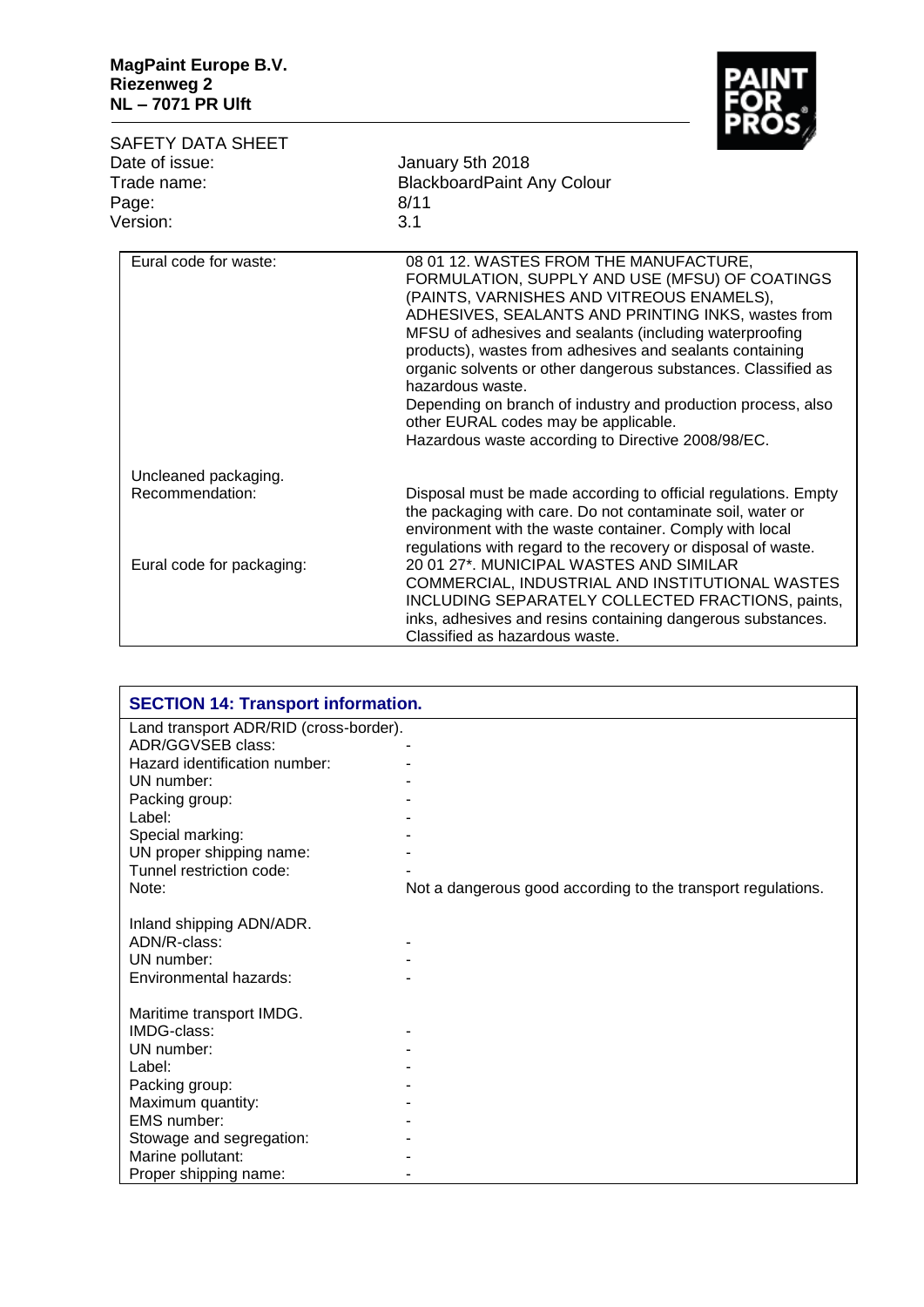

SAFETY DATA SHEET<br>Date of issue: Date of issue: January 5th 2018 Page: 9/11<br>Version: 3.1 Version:

Trade name: BlackboardPaint Any Colour

| Air transport ICAO-TI and IATA-DGR.<br>ICAO/IATA-class:<br>UN number:<br>Label:            |       |
|--------------------------------------------------------------------------------------------|-------|
| Packing group:<br>Proper shipping name:                                                    |       |
| 14.1. UN number                                                                            | Void. |
| 14.2. UN proper shipping name                                                              | Void. |
| 14.3. Transport hazard class(es)                                                           | Void. |
| 14.4. Packing group                                                                        | Void. |
| 14.5. Environmental hazards                                                                | Void. |
| 14.6. Special precautions for user                                                         | None. |
| 14.7. Transport in bulk according to Annex II of MARPOL 73/78<br>and the IBC Code<br>Void. |       |

| <b>SECTION 15: Regulatory information.</b>                                                           |                                                                           |  |
|------------------------------------------------------------------------------------------------------|---------------------------------------------------------------------------|--|
| 15.1. Safety, health and environmental regulations/legislation specific for the substance or mixture |                                                                           |  |
| National regulations:                                                                                |                                                                           |  |
| EU regulations and directives which affect this mixture (not yet directly or indirectly mentioned):  |                                                                           |  |
| Directive 89/686/EEC                                                                                 | Personal protective equipment (is to be replaced from                     |  |
|                                                                                                      | 21 April 2018 by regulation (EU) 2016/425).                               |  |
| Directive 98/24/EC                                                                                   | Risks related to chemical agents at work.                                 |  |
| Directive 2004/42/EC                                                                                 | On the limitation of emissions of volatile organic compounds              |  |
|                                                                                                      | due to the use of organic solvents in certain paints and                  |  |
|                                                                                                      | varnishes.                                                                |  |
|                                                                                                      | VOC content: nil /low.                                                    |  |
| Decision 2010/72/EC                                                                                  | Non-inclusion of certain substances as biocides (CAS# 55965-              |  |
|                                                                                                      | 84-9, product type 7 – film preservatives).                               |  |
| Regulation (EC) 2008/1272                                                                            | On classification, labelling and packaging of substances and<br>mixtures. |  |
| Regulation (EC) 2009/790                                                                             | 1st ATP of the CLP.                                                       |  |
| Regulation (EU) 2012/528                                                                             | Biocides.                                                                 |  |
| Regulation (EU) 2015/830                                                                             | Commission regulation of 28 May 2015 amending Regulation                  |  |
|                                                                                                      | (EC) No 1907/2006 of the European Parliament and of the                   |  |
|                                                                                                      | Council on the Registration, Evaluation, Authorisation and                |  |
|                                                                                                      | Restriction of Chemicals (REACH).                                         |  |
| 15.2. Chemical safety assessment                                                                     | A chemical safety assessment has not been carried out.                    |  |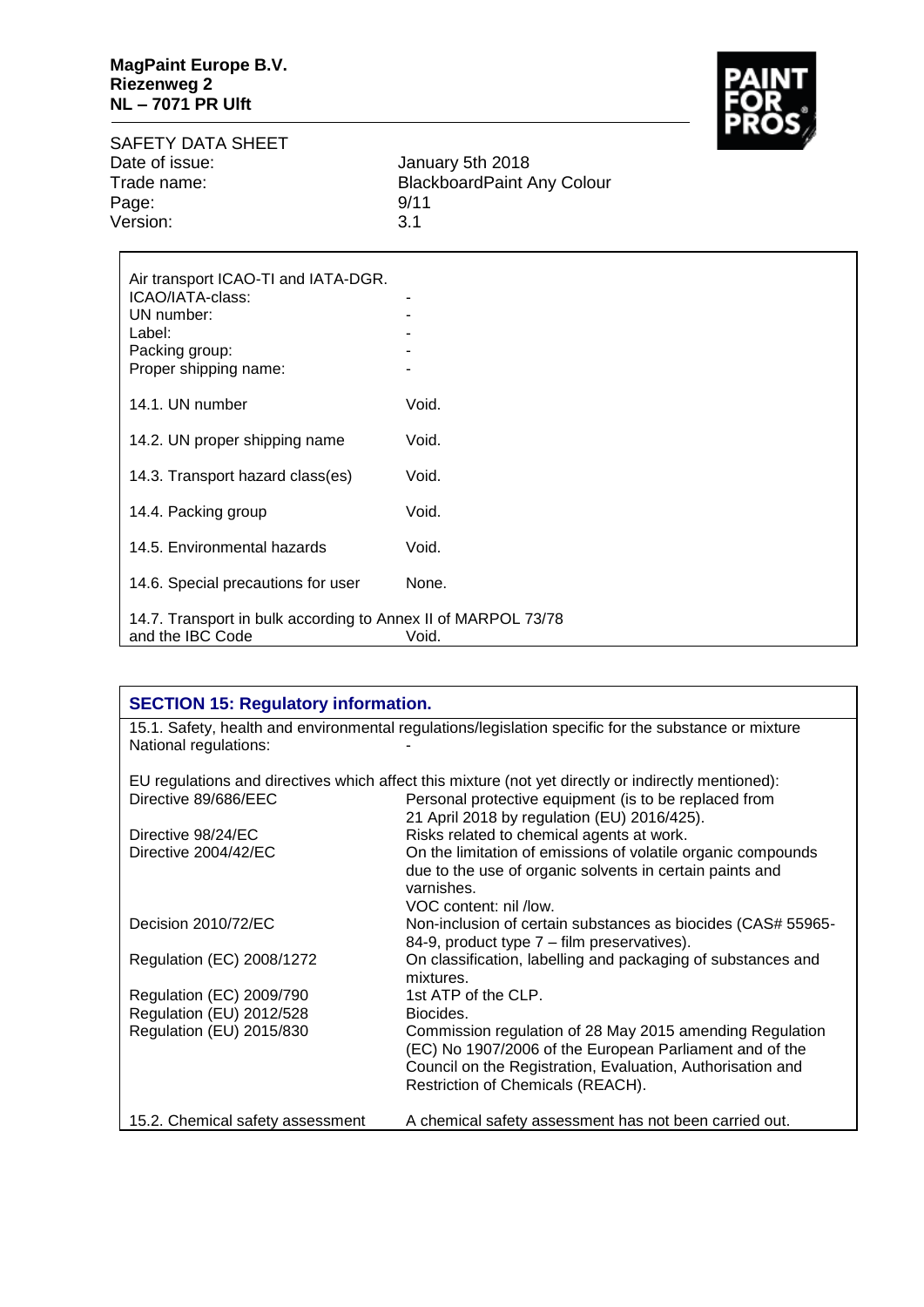

SAFETY DATA SHEET<br>Date of issue: Date of issue: January 5th 2018 Page: 10/11 Version:

Trade name: BlackboardPaint Any Colour

| <b>SECTION 16: Other information.</b>                                                                                                                                                                                                                                                                                                                                |                                                                                                                                                                                                                                                                                                                                                                                                                                                                                                                                                                                                     |                                                                                                                                                   |  |  |
|----------------------------------------------------------------------------------------------------------------------------------------------------------------------------------------------------------------------------------------------------------------------------------------------------------------------------------------------------------------------|-----------------------------------------------------------------------------------------------------------------------------------------------------------------------------------------------------------------------------------------------------------------------------------------------------------------------------------------------------------------------------------------------------------------------------------------------------------------------------------------------------------------------------------------------------------------------------------------------------|---------------------------------------------------------------------------------------------------------------------------------------------------|--|--|
| List of relevant H- and EUH-phrase(s) referred to under<br>headings 2 and 3:                                                                                                                                                                                                                                                                                         | H301 - Toxic if swallowed.<br>H311 - Toxic in contact with skin.<br>H314 - Causes severe skin burns and eye damage.<br>H317 - May cause an allergic skin reaction.<br>H331 - Toxic if inhaled.<br>H400 - Very toxic to aquatic life.<br>H410 - Very toxic to aquatic life with long lasting effects.<br>EUH210 - Safety data sheet available on request.<br>Aquatic Acute - Hazardous to the aquatic environment, acute.<br>Aquatic Chronic - Hazardous to the aquatic environment,<br>chronic.<br>Acute Tox. - Acute toxicity.<br>Skin Corr. - Skin corrosion.<br>Skin Sens. - Skin sensitization. |                                                                                                                                                   |  |  |
| Document history:                                                                                                                                                                                                                                                                                                                                                    | Printed on:<br>Previous edition:<br>Version:<br>Modification:                                                                                                                                                                                                                                                                                                                                                                                                                                                                                                                                       | 19 February 2018.<br>14.09.07, version 2.<br>3.1.<br>According to safety data sheet<br>legislation.                                               |  |  |
| Information source:                                                                                                                                                                                                                                                                                                                                                  |                                                                                                                                                                                                                                                                                                                                                                                                                                                                                                                                                                                                     |                                                                                                                                                   |  |  |
| Classification according to Regulation<br>(EC) No 1272/2008:                                                                                                                                                                                                                                                                                                         | Classification of the mixture based on the standard calculation<br>method.                                                                                                                                                                                                                                                                                                                                                                                                                                                                                                                          |                                                                                                                                                   |  |  |
| The purpose of this Safety Data The purpose of this Safety Data Sheet is to describe the products in<br>terms of their safety requirements. The data does not signify any warranty with regard to the product's<br>properties. It is the obligation of the user to use this product with care and to act in consideration of the<br>applicable laws and legislation. |                                                                                                                                                                                                                                                                                                                                                                                                                                                                                                                                                                                                     |                                                                                                                                                   |  |  |
| Blackboard paint is a trademark of MagPaint Europe B.V                                                                                                                                                                                                                                                                                                               |                                                                                                                                                                                                                                                                                                                                                                                                                                                                                                                                                                                                     |                                                                                                                                                   |  |  |
| Abbreviations and acronyms:<br>ADR:<br>RID:                                                                                                                                                                                                                                                                                                                          | Accord européen sur le transport des marchandises dangereuses par Route<br>(European Agreement concerning the International Carriage of Dangerous<br>Goods by Road)<br>Règlement international concernant le transport des marchandises dangereuses<br>par chemin de fer (Regulations Concerning the International Transport of                                                                                                                                                                                                                                                                     |                                                                                                                                                   |  |  |
| IMDG:<br>IATA:<br>IATA-DGR:<br>ICAO:<br>ICAO-TI:<br>P:                                                                                                                                                                                                                                                                                                               | Dangerous Goods by Rail)<br>International Maritime Code for Dangerous Goods<br>International Air Transport Association<br>Dangerous Goods Regulations by the "International Air Transport Association"<br>(IATA)<br>International Civil Aviation Organization<br>Technical Instructions by the "International Civil Aviation Organization" (ICAO)<br><b>Marine Pollutant</b>                                                                                                                                                                                                                        |                                                                                                                                                   |  |  |
| GHS:<br>CAS:<br>EC50:<br>LC50:<br>LD50:                                                                                                                                                                                                                                                                                                                              | Half maximal effective concentration<br>Lethal concentration, 50 percent<br>Lethal dose, 50 percent                                                                                                                                                                                                                                                                                                                                                                                                                                                                                                 | Globally Harmonized System of Classification and Labelling of Chemicals<br>Chemical Abstracts Service (division of the American Chemical Society) |  |  |